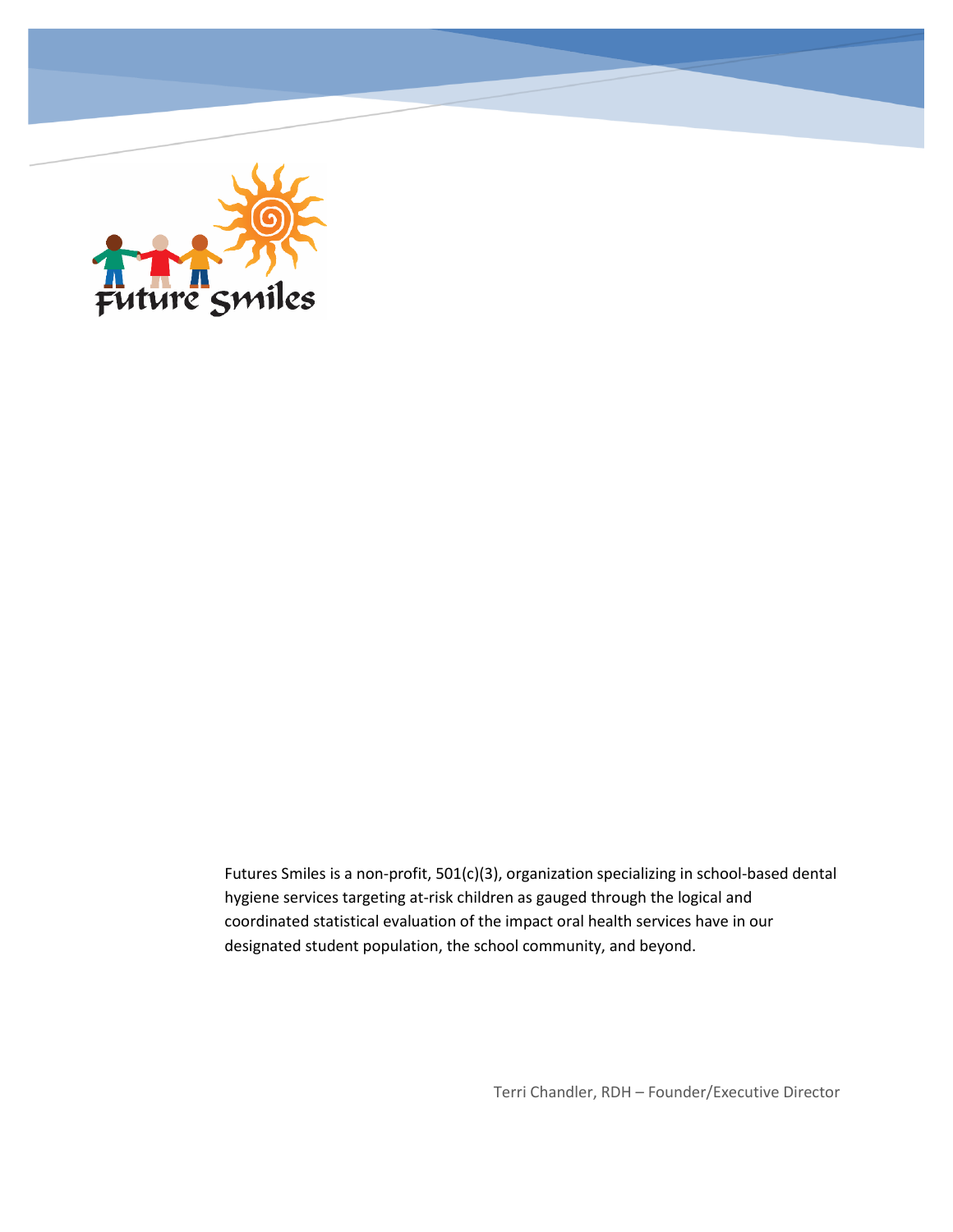

## **Mission**

The Mission of Future Smiles (FS) is to achieve optimum oral health in at-risk populations by increasing access to education and prevention of oral disease.

## **Vision**

Our Vision is to decrease a child's pain and suffering from dental decay through education and prevention of oral disease at a convenient community based site like a School-Based Health Center for Education and Prevention of Oral Disease (EPOD), allowing the child to thrive socially, physically, mentally and academically.

#### **Agency History**

FS is proud to be a Nevada non-profit with a mission to increase access to oral health care in underserved populations. Established in 2009, FS provides the essential resources and infrastructure to create public health opportunities for dental hygienists. Through school-based care we focus on a systems approach that removes the common barriers of cost, transportation, lost income from time off work, and loss of educational time from school. Our ultimate goal is to change the way children and their families think and act, regarding their own health, by instilling positive oral health behavior for a lifetime.

## **Purpose**

To improve the oral health status of an at-risk population, which integrates a cost effective model delivered by Public Health Dental Hygienists who hold a Public Health Dental Hygiene Endorsement (PHDHE) approved by the Nevada State Board of Dental Examiners (NSBDE). Future Smiles collaborates with our restorative dental partners and medical professionals to increase access in oral health services, with a focus on prevention in a school-based setting. Services are provided at established School-Based Health Centers (SBHC) or at schools that do not have a SBHC but want to integrate an oral health model into their school setting.

It is well documented that there is a broad disparity in oral health care available to at-risk children. Because of this disparity, FS targets at-risk children through the school environment. FS pursues alternative sources of funding that increase access in oral health care for these underserved, at-risk populations. All services provided by the program target low-income, at-risk children from birth to 18 years of age, and Medicaid enrollees. The program bills for Medicaid/CHIP services when appropriate. Any child or family unable to pay for oral health care receives services at no cost.

# **Community Need**

The Clark County School District (CCSD) provides public education to all children in Clark County, is the 5th largest school district in the United States, and the largest school district in Nevada. CCSD has a K-12 enrollment of 311,429 students, and is home to over 70% of Nevada's students.<sup>1</sup>

When we look at our local school communities in Clark County (Las Vegas, Nevada) our educational system is reflective of our disparities in health care, high unemployment, economic insecurity, low high school graduation rates, and poor performance in standardized testing. All these elements create the perfect storm leaving those who were already underserved less likely to receive the necessary access to dental care. CCSD has a staggeringly low high school graduation rate when compared to the Nation (bottom third). For the class of 2013, CCSD had a high school graduation rate of 71.5%.<sup>2</sup>

Furthermore, the District is home to a high percentage of children living in poverty: 56.6% of the CCSD student population receives free or reduced lunch (FRL), and 17.6% are limited English proficient (LEP).<sup>2</sup> CCSD is now a minority-majority District, with a Hispanic student population of 43.85% and Caucasian students accounting for 29.43%.<sup>2</sup> Demographics such as these are characteristic of high-need populations and are directly correlated with poor oral health and limited access to oral/dental health services.

1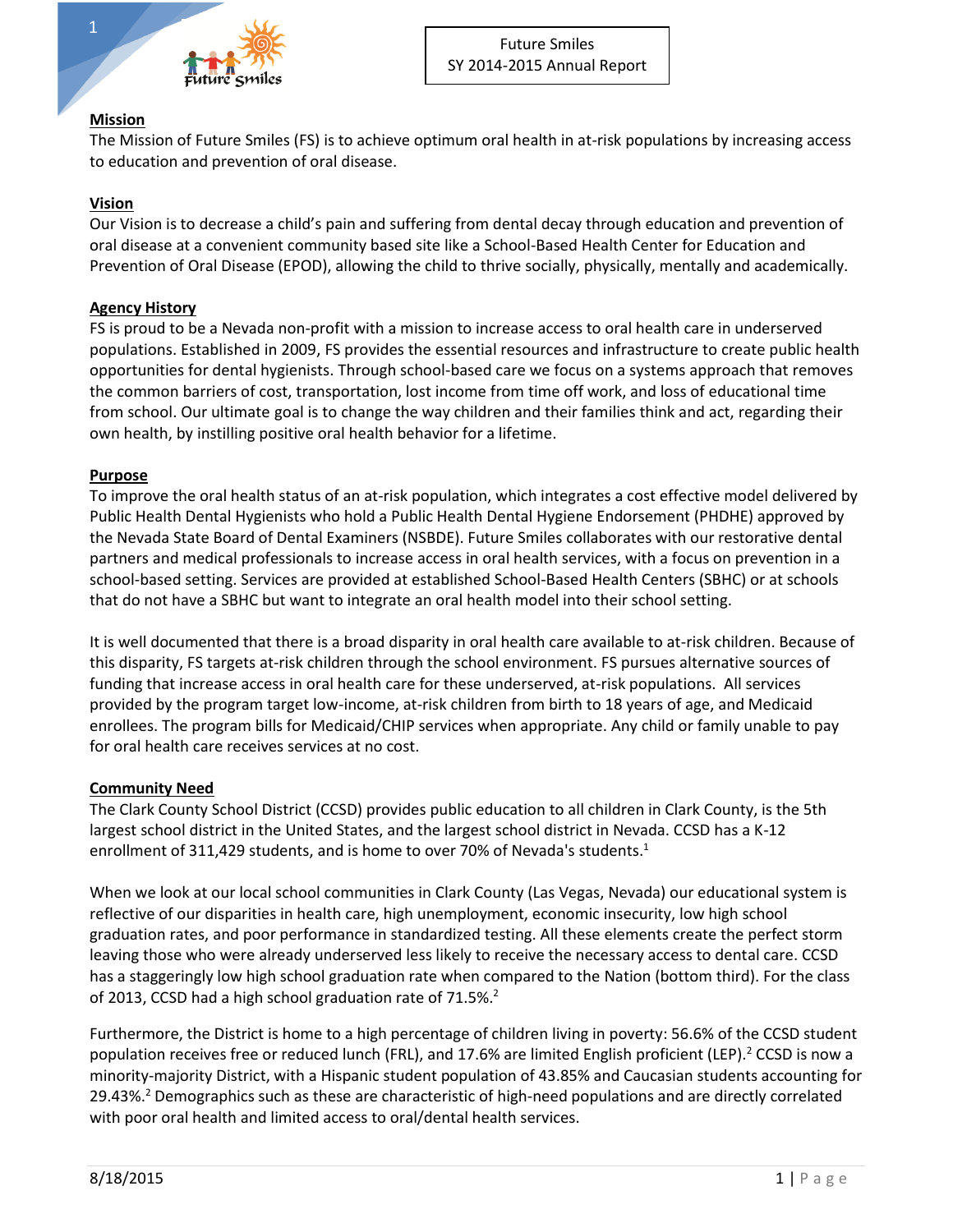Tooth decay is a manageable and preventable condition. However, if dental caries begins before the age of six, there is a severe risk to damaging the teeth and affecting the overall well-being of the child. Nevada consistently ranks high in children's tooth decay rate when statewide surveillance is conducted;

- 6 out of 10 children (64.8%) of Nevada's third grade students have experienced tooth decay.<sup>3</sup>
- In comparison, the National average caries experience in children 6-9 is 54.4% and the Healthy People (HP) 2020 Goal is 49%. 4

It is well documented that children from low-income, racial/ethnic minority populations have a higher risk of developing tooth decay. The findings from the 2008 Nevada State Health Division's (NSHD) Basic Screening Survey (BSS) found;

 Oral disease rate in minority populations living in poverty is significantly higher at 78%, than nonminority children.<sup>3</sup>

Las Vegas continues to recover from the recent recession and still endures one of the nation's highest unemployment rates, uninsured children and homelessness in children. Existing resources have been reduced or eliminated resulting in more children at risk. As expected, vulnerable populations are suffering the most, according to the Nevada Annual Reports for Accountability:

- 53.45% of Clark County School District's (CCSD) students are eligible for the free and reduced lunch (FRL). 2
- $\bullet$  124,532 children living in poverty.<sup>2</sup>
- Nevada ranks 45th in the nation in child homelessness. $5$

Coupled with a growing minority population of English language learners and a high transient rate, CCSD faces many challenges when trying to improve its low graduation rate (68% in 2009).<sup>2</sup> When we look at Nevada's Health Rankings, the two factors that stand out are: 1) education - high rate of high school dropout, low educational level of citizens and 2) income - childhood poverty, lack of health care and a staggeringly high rate of homelessness.

In the publication on Best Practices of the Association of State and Territorial Dental Directors (ASTDD) publication on Best Practice Project, it states that, "There is a relationship between a child's health and academic performance." The document also quotes Former Surgeon General, Dr. Antonia Novello, "Health and education go hand in hand: one cannot exist without the other."<sup>6</sup> The U.S. Department of Education acknowledged that health problems and unhealthy behaviors have a major effect on students' success. The most cost effective and influential way to address positive health behaviors for the community is to bring health services into at-risk schools<sup>4</sup>. Future Smiles provides cost effective access to health care that works with school administrations to jointly impact the health of vulnerable children, which benefits their school work and potentially improving their chances to graduate and thrive in life.

# **Current Activities**

# *School-Based Health Center for Education and Prevention of Oral Disease (SBHC-EPOD)*

Future Smiles has found that oral health care is a common community request in needs assessments. At-risk schools typically are interested in providing an oral health program to its students but funding for building a School-Based Health Center (SBHC) can be a barrier. FS has found a cost efficient system that operates with mobile/portable dental equipment in a dedicated classroom or in an unused modular to provide our oral health services. These services can be ongoing or episodic, depending upon the needs of the school. We refer to our set site facility as a School-Based Health Center for Education and Prevention of Oral Disease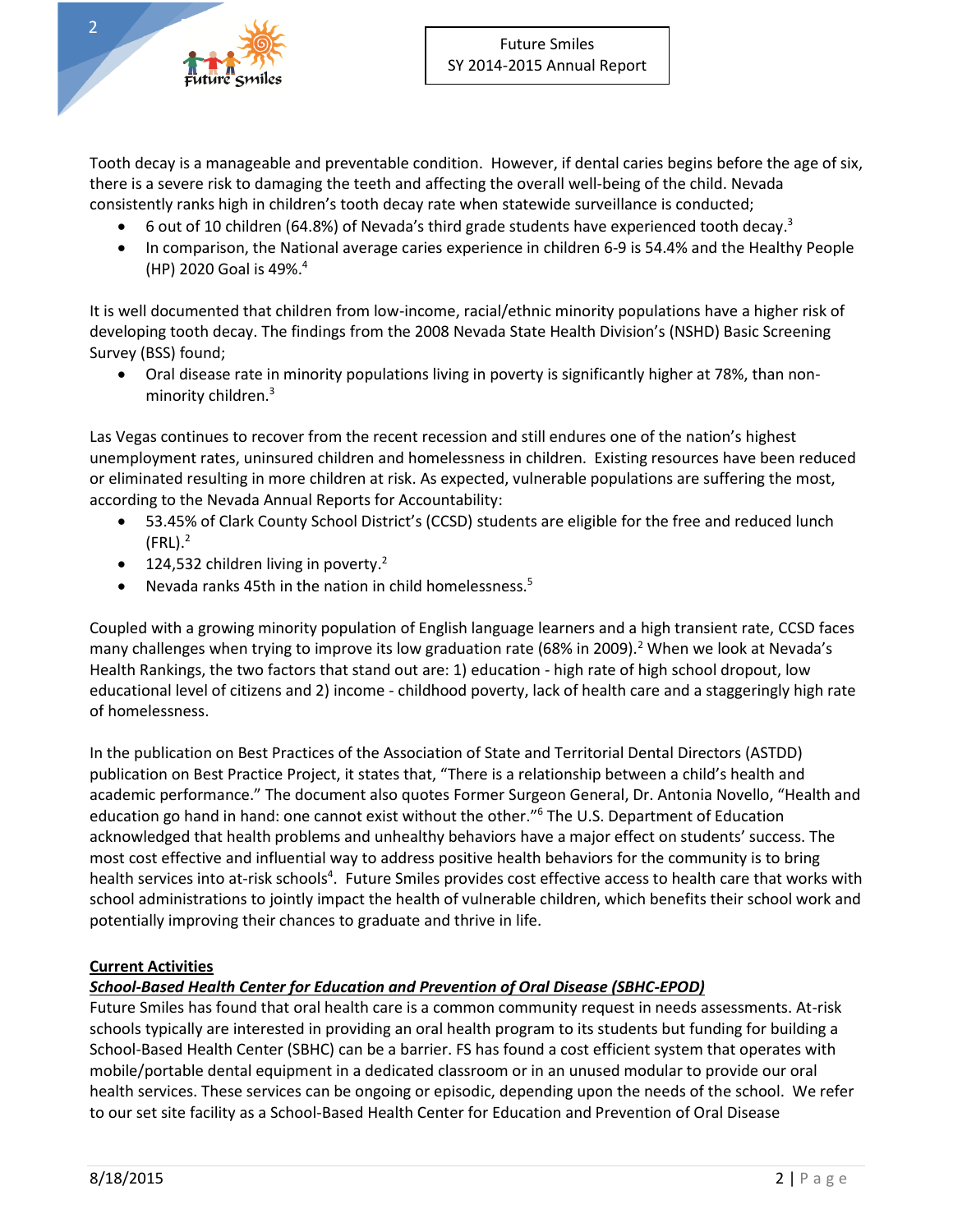

(SBHC-EPOD), the short title to be recognized as an EPOD.

# *Our policy and system change goals from these efforts are to:*

1) Increase the number of schools that provide direct preventive oral health care;

2) Increase the understanding of oral health through ongoing education to parents, children and school staff; and 3) Show an increase in academic performance after program enrollment compared to baseline.

The purpose of the EPODs is to integrate cost effective preventive oral health services into schools with SBHCs. At schools that do not have a SBHC, the desire of Future Smiles is to start the early stages of a preventive oral health program. At the drafting of this report, Clark County has invested into the SBHCs medical/dental models to bring essential wrap-around services into the school community. Two of the program sites (Cunningham SBHC-EPOD and Basic's Bower's SBHC) collaborate with FS to integrate oral health into an existing medical model. All program outreach is tracked, evaluated and will be part of a 24 month longitudinal study conducted by Future Smiles (FS), Clark County School District (CCSD) and the Nevada State Health Division's Oral Health Program (NSHD OHP).

# **Service Population**

Our **no cost program** targets at-risk Southern Nevada children, birth to high school (HS) graduation, from schools with more than 50% Free and Reduced meal enrollment (F&R). At-risk is defined as children from lowincome families, Medicaid or CHIP enrollees, and/or uninsured-w/out health care.

# **In SY 2014-2015 under the Future Smiles Program, we served:**

## *Service Demographics*

Data collected by FS reveals that our target population has a:

- Mean monthly household income well below Federal Poverty Level (FPL), at \$1,415
- Mean family members in the home are 4.5
- $\bullet$  Mean parent education is 12<sup>th</sup> grade
- 20% are from a single parent home
- 80% are from a 2 parent home

# *Population Profile*

7% Asian/Haw/Ind |17% African American | 16% Caucasian | 65% Hispanic. *NOTE: Our program demographic software reports multi-racial enrollees in each category representative of >100% ratio.*

# *Program Statistics*

- Mean age 8 years old and in  $3<sup>rd</sup>$  grade
- 81.5% of the children served are on Free and Reduced lunch
- 49% Medicaid
- 51% uninsured
- 41% of the children have untreated tooth decay
- 11% have urgent dental needs

# **A Solution to Address Unmet Oral Health Needs**

FS promotes working within the dental community to establish a dental home for at-risk children and their families by providing oral health education and direct dental services at SBHC, within the school setting and at community health fairs.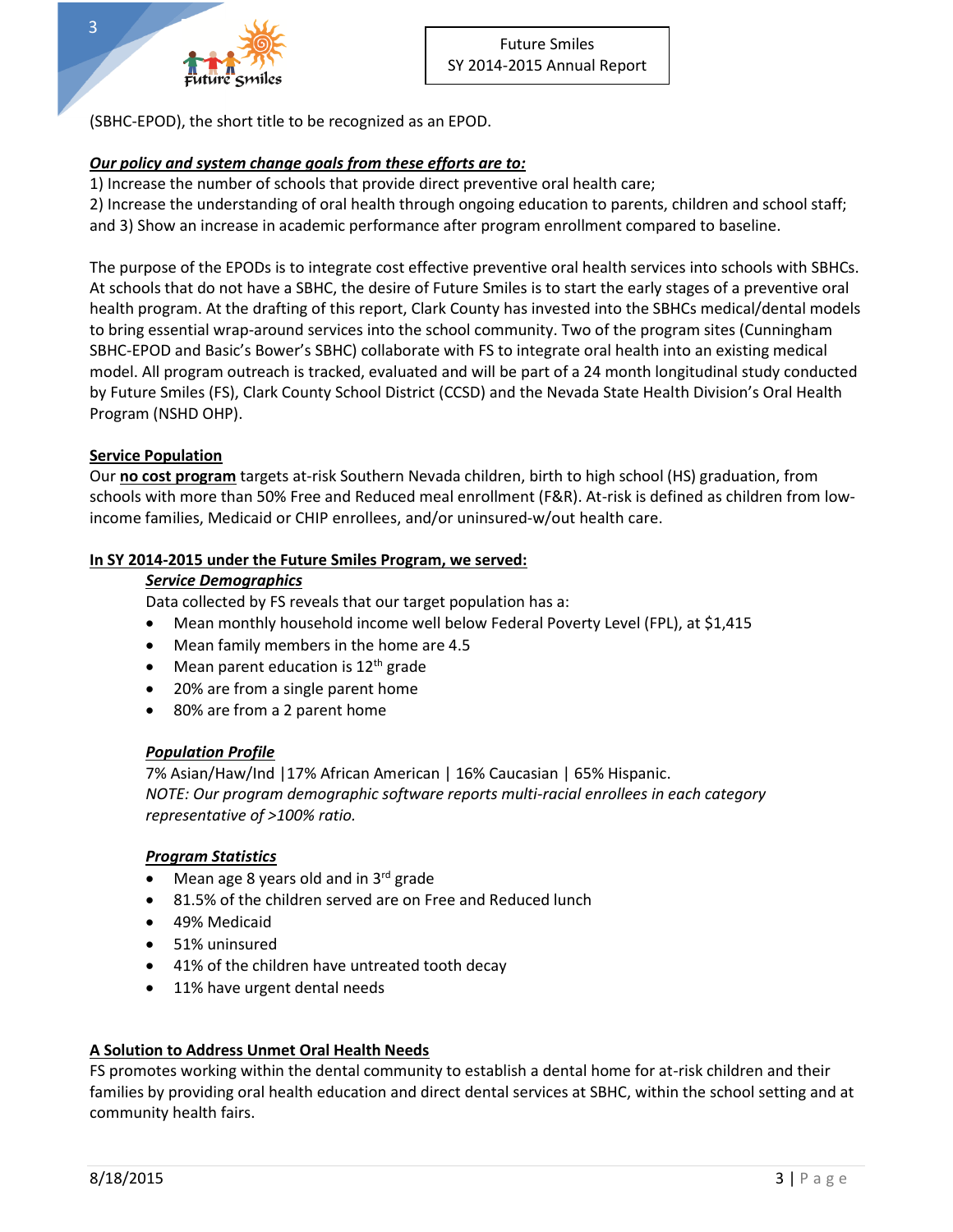

Our oral health services include:

- 1) Oral health screening with data collection
- 2) Dental cleaning (prophylaxis)
- 3) Fluoride varnish/topical application
- 4) Dental sealants
- 5) Digital dental x-rays (limited locations)
- 6) Communication with parent/guardian regarding oral health status
- 7) Referral to a community dental provider(s) for restorative dental treatment
- 8) Long term goals ensures that the child gets the dental care that they need

All services are provided to individuals who have been identified as attending schools with 50% or higher FRL, uninsured/underserved, low-income and at-risk populations. No child in need is declined care through our program and all services are provided at no cost to the child or family. Our primary goal is to enhance our recipient's health and well-being, thereby improving their capacity to learn and succeed within the school environment now and in the future.

#### **Program Partners and Collaborations**

FS strives to create long-lasting changes in the way people think and act regarding the value of oral health by bringing together strong partners committed to the prevention of oral health disease. Our program works with local dental professionals and dental hygiene students from the College of Southern Nevada. In FY 2014-2015 the program benefited from volunteer hours to include:

#### *Volunteer In-Kind Donation*

- A. Nonprofit Administration **213 hours** for volunteer grant writing, reporting, communications, website maintenance, and etc.
- B. Public Health Dental Hygienists **150.5 hours** for volunteer clinical and operations duties
- C. College of Southern Nevada Dental Hygiene Students **149.5 hours** for volunteer clinical observation

Our greatest strength is the ability to network with organizations that target the supportive needs of those who are less fortunate. One area where we have had great success is working with the CCSD's staff to identify children in oral pain. As a school-based provider, school counselors and teachers have brought the children to our door for immediate care. Other professional collaborations include membership in the Community Coalition for Oral Health (CCOH), Southern Nevada Immunization and Health Coalition (SNIHC) and the Southern Nevada Dental Hygienists' Association (SNDHA), which have all resulted in each of these organizations supporting Future Smiles through program funding.

In addition, we have strong collaborative relationships that help us provide oral health services to children in need (oral pain) with the following organizations:

#### *Our Community Partners*

- 1) Children's Dental International
- 2) City of Las Vegas-EPOD sponsor at Clark HS
- 3) Clark County Dental Initiative-UNLV SDM and FS collaboration providing school-based dental services in Clark County, NV.
- 4) College of Southern Nevada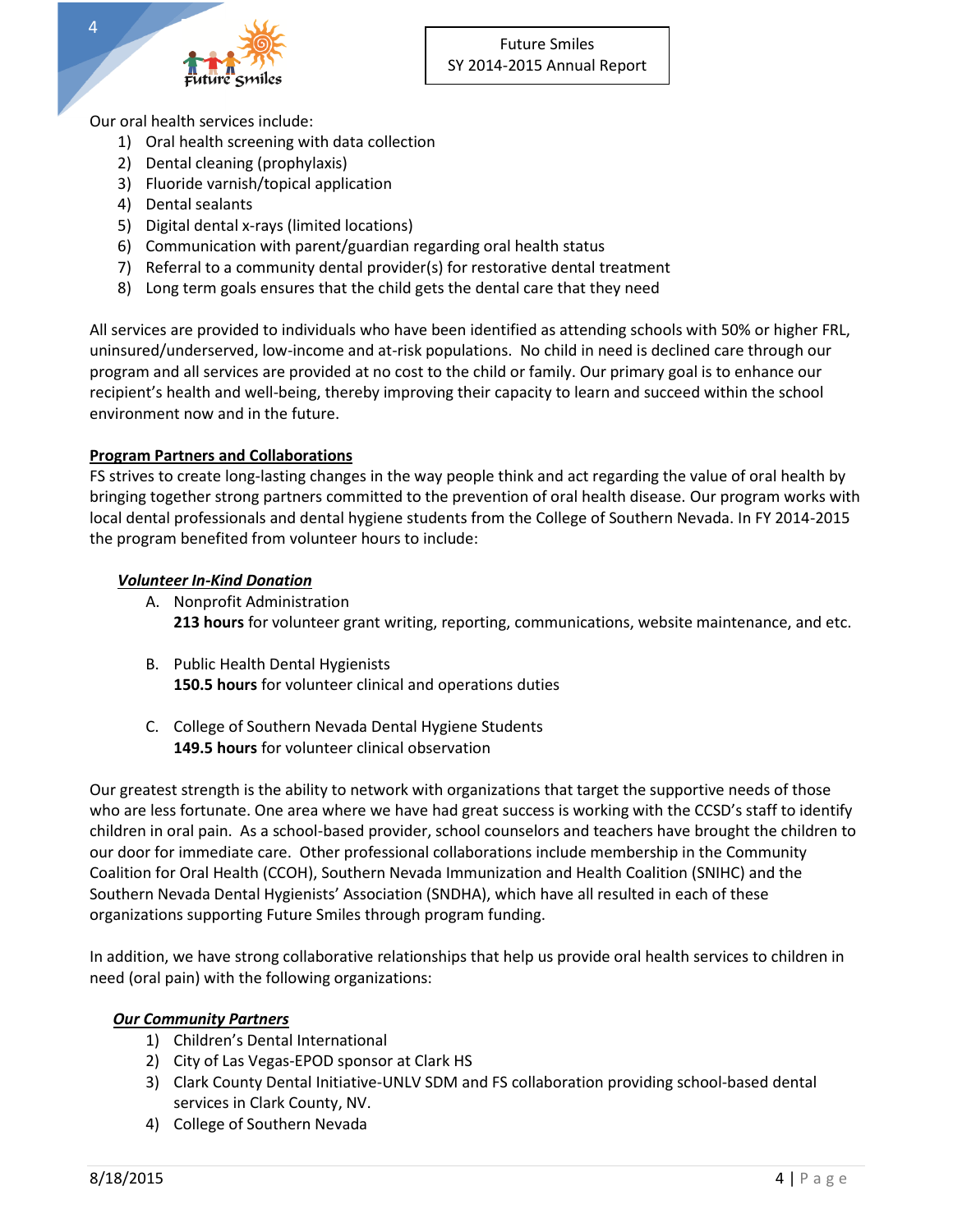

# *Our Community Partners-Continued*

- 5) Communities In Schools
- 6) Eye Care 4 Kids
- 7) Helping Kids Clinic
- 8) Huntridge Teen Clinic
- 9) Positively Kids
- 10) Project Smile-This program is sponsored by the Clark County Public Education Foundation to support dental care to low income children.
- 11) Southern Nevada Dental Hygienists' Association
- 12) Southern Nevada Immunization and Health Coalition
- 13) Three Square
- 14) United Way of Southern Nevada
- 15) UNLV School of Dental Medicine (SDM)-No Cost Saturday Dental Clinics

# **Brief Description of Current Program-Total 21 CCSD Schools Served**

It is our intention to become an integral part of the school, a role model for the children and safety net provider making a difference in the lives and health of these children/ families that benefit from EPOD experiences<sub>7</sub>. Routine care includes at least one preventive service such as oral health education, a dental cleaning, fluoride varnish/topical application, sealant application and retention check, which are provided not less than every 12 months and not more than every six months to the resident children of Clark County.

Future Smiles is staffed by nine dental hygienists with a Public Health Dental Hygiene Endorsement (PHDHE), this special license allows the dental hygienists the ability to treat underserved populations without direct supervision from a dentist.

All children served by FS, even those in good oral health, are referred for a comprehensive dental exam to an established dental provider. Future Smiles works hard to assist families by scheduling urgent dental needs with a dental provider. As oral health professionals, we can attest to the fact that oral disease is progressive and cumulative in nature. It is responsible for pain, discomfort, poor school performance, poor nutrition, diminished self-esteem and if left untreated, the disease becomes more complex and difficult to manage.

# *FS Provides Two Types of Operational Delivery Modes:*

- **A. Set Locations-referred to as an SBHC/EPOD for sites that offer both medical and dental care. EPOD for sites that only offer dental care. What the acronyms stand for: School-Based Health Center (SBHC) for Education and Prevention of Oral Disease (EPOD)**
- **B. Mobile School-Based Locations-when we offer "carry in and carry out" portable dental care.**

With a focus on **dental hygiene services** (\$179 Medicaid value per visit) we provide: screenings, oral health education (OHE), dental cleaning, sealants, fluoride varnish, as well as case management through a referral system to a local dentist(s) or the UNLV School of Dental Medicine (SDM) for restorative dental treatment.

1) **An EPOD operates in a School-Based Health Center (SBHC), classroom, or a modular**. The Clark County School District (CCSD) provides space and other support at no cost to FS and we operate **5 EPODS** under two different schedules. **Three schools have a 12 month program** *(1) Clark (HS) EPOD and (2) Cunningham SBHC/EPOD,(3) Martinez SBHC/EPOD and* **two school has a 9 month program** *at (4) Hollingsworth (ES) EPOD and (5) Fay Herron EPOD.*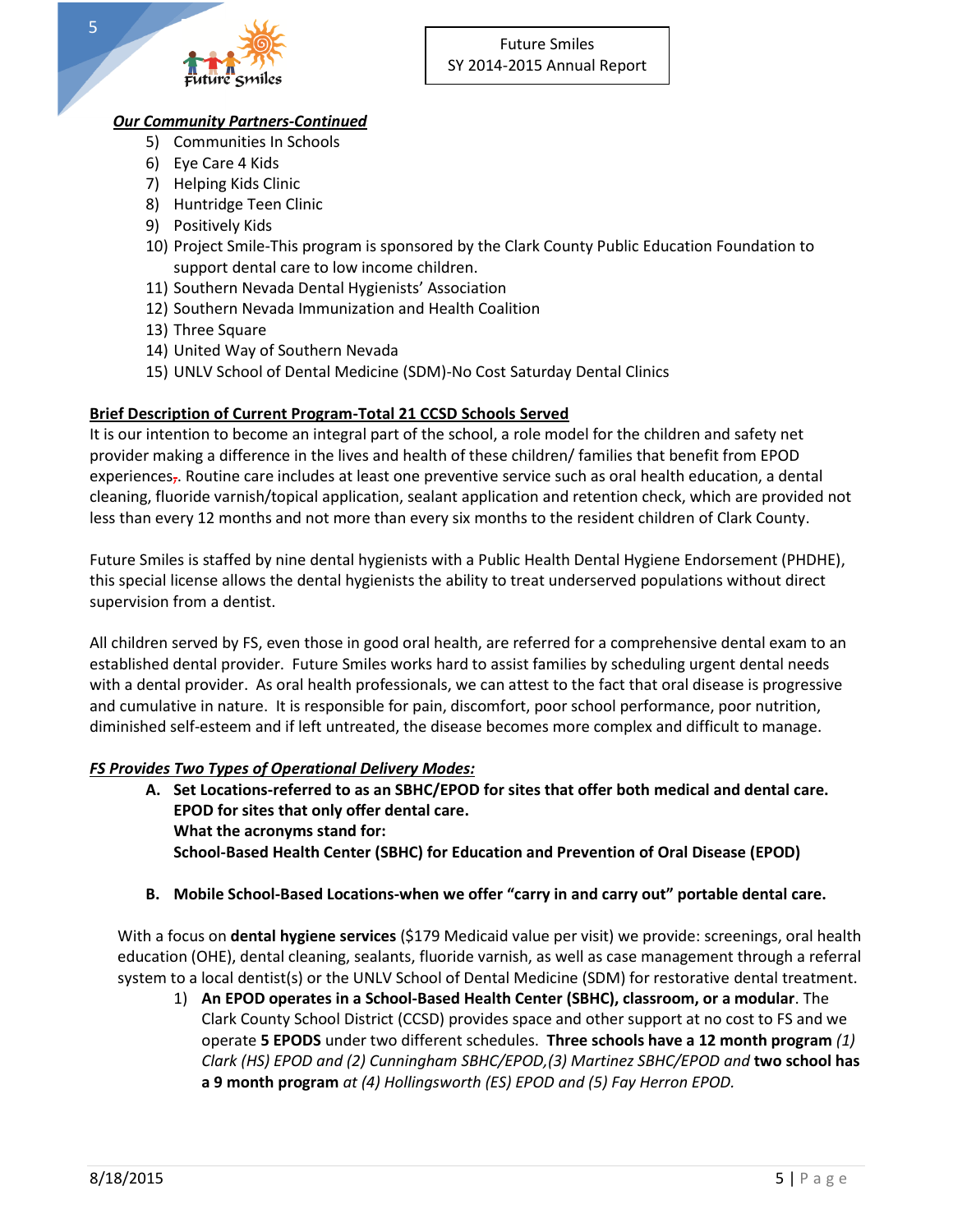2) **FS Mobile serves 16 temporary (2-3 week average) school-based locations** utilizing portable dental units manufactured by DNTLworks. These units can go anywhere as they are light weight (50lbs or less), on wheels and fold into suitcase containers. All at-risk children enrolled in the school are eligible for our services. Further impact is achieved through OHE presentations, "brush at lunch" presentations, health fairs and program services provided at community health clinics, like Helping Kids Clinic.

#### **Significant Accomplishments**

As we increase the number of children who benefit from dental sealants, we see a decrease in untreated tooth decay in subsequent years, as confirmed in this graph from our Cunningham SBHC-EPOD (Figure 1). Our third EPOD is located at Hollingsworth Elementary School (ES) (Figure 2) where the program is fully integrated into the school community.

**Hollingsworth ES:** From our initial oral health screenings in SY 2010-2011, FS found that 49% of the children screened had untreated dental decay and of those 40% were in urgent dental treatment need (pain). In the SY 2014-2015, we have seen an enrollment increase from 97 students in SY 2010-2011 (baseline) to 321 students in SY 2014-2015. We have also seen a 25% decrease in untreated dental decay (23.7 % SY 2014-2015) and a dramatic 29% decrease in children with urgent dental needs (pain) with a program low of 11.6% total urgent dental pain in the Hollingsworth ES student population from SY 2014-2015.

Since inception in 2009, FS has provided over \$1.6 million in Medicaid valued services: A) 18,745 children received oral health education, B) 10,525 oral health screenings, C) 25,719 teeth received dental sealants, D) 10,801 fluoride varnish, and E) 5,071 dental cleanings. During the summer months of June-August 2015 FS provided part-time oral health care at the Cunningham SBHC-EPOD, Martinez SBHC/EPOD, Clark EPOD, Basic's Dr. Joel and Carol Bower SBHC and Wynn ES.

#### **2014-2015 Outcomes**

- 3,344 at-risk children shall receive an oral health screening with all data to be tracked and reported under the CDC software SEALS
- 7,560 children shall receive an oral health education experience
- 9,051 teeth received dental sealants
- 3,401 or more fluoride varnish/topical applications
- 1,694 dental cleanings (child prophylaxis)
- The Medicaid value for these services would equal \$531,800

# **Community Health Fairs**

These events are ongoing and are typically organized by the Southern Nevada Immunization and Health Coalition (SNIHC) and Shots 4 Tots. Community Health Fairs allow the program an opportunity to provide an oral health screening, oral health education and fluoride varnish application. All infection control CDC guidelines are adhered to at these events and Personal Protection Equipment (PPE) including: masks, gloves, safety glasses, individual optic light (hands free equipment), disposable mouth mirror, gauze and counter disinfectant are utilized during the administration of oral health services.

#### **Current Funding**

With solid private/public partnerships, we leverage our FS dollars by uniting with CCSD and the City of Las Vegas (CLV) for our no-cost facility space. Additional workforce collaboration is formed with higher education's dental programs from UNLV SDM and the College of Southern Nevada (CSN). Recently, Gov. Sandoval announced support of the expansion of Medicaid, providing an additional 78,000 citizens health care coverage. Many of these Nevadans are school age children and FS believes that Medicaid reimbursement will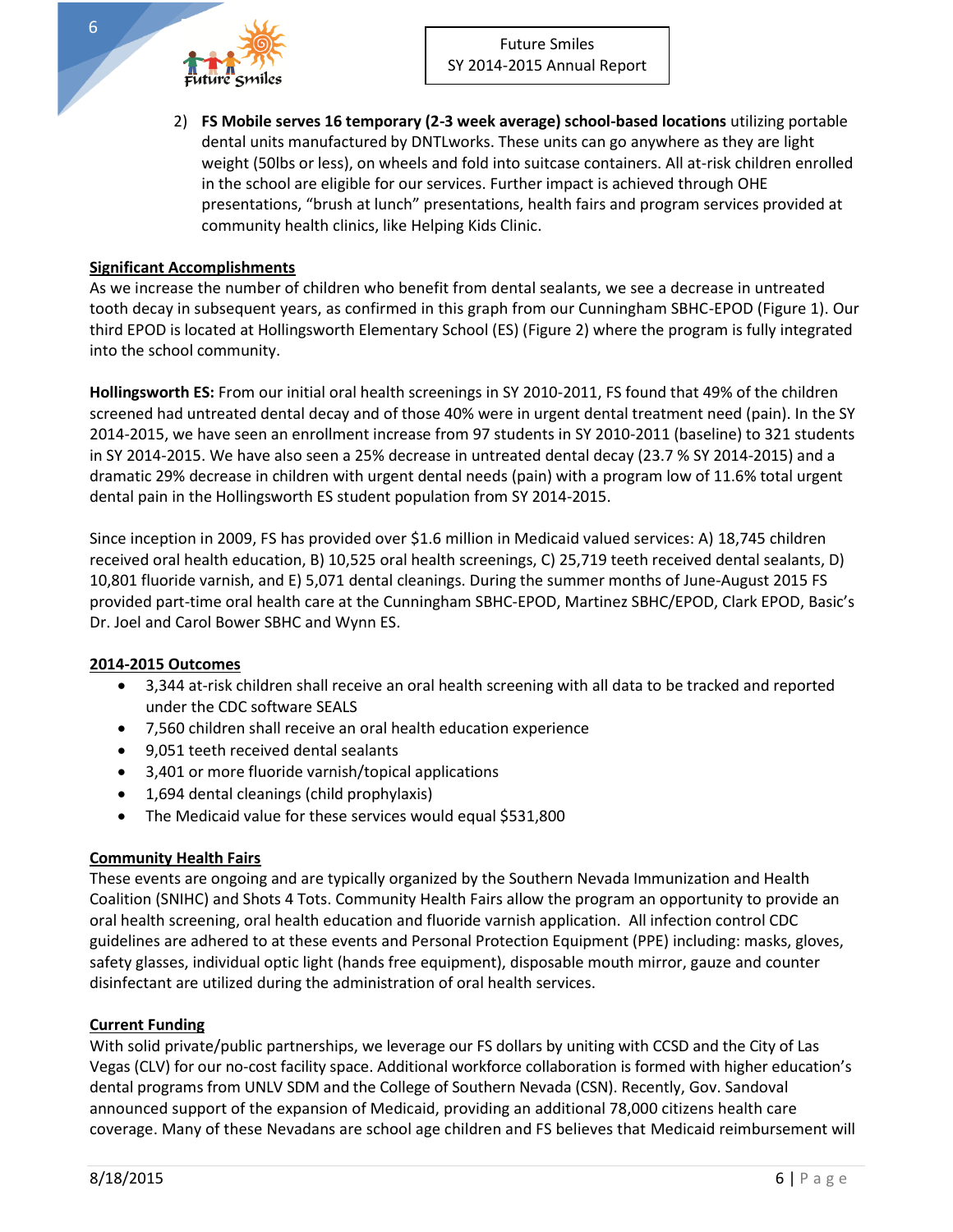

provide future funding sustainability by 2015. FS is staffed by 11 DH Medicaid/CHIP providers.

| We deeply appreciate all of our donors and sponsors for their strong belief and commitment to Future Smiles |  |
|-------------------------------------------------------------------------------------------------------------|--|
| and our mission.                                                                                            |  |

| SY 2014-2015 | <b>Donor List</b>                                   |
|--------------|-----------------------------------------------------|
| 2014         | ADHA/Wrigley Foundation                             |
| 2014         | Donald Reynolds Foundation                          |
| 2014 & 2015  | Elaine P. Wynn Family Foundation                    |
| 2014 & 2015  | McFadden Charitable Foundation                      |
| 2014 & 2015  | Private Donation Razoo & Nevada Big Give            |
| 2014& 2015   | City of Las Vegas-Community Development Block Grant |
| 2014         | DentaQuest Foundation                               |
| 2014 & 2015  | <b>MGM Resorts Foundation</b>                       |
| 2014 & 2015  | United Way of Southern Nevada                       |
| 2015         | Golden Nugget                                       |
| 2015         | Nevada Women's Philanthropy Founders Award          |

# **Program Evaluation**

Sealant Efficiency Assessment for Locals and States (SEALS), developed by the Centers for Disease Control and Prevention (CDC), tracks and evaluates our program deliverables, providing a snapshot view of oral disease rates and program success performed by FS in Southern Nevada.

In SY 2014-2015 less than 5 out of 10 children served were covered by Medicaid (49% Medicaid) and that 51% were uninsured. However, the program continues to make strides in oral health outcomes with a 41% untreated tooth decay rate in students served in SY 2014-2015. This is a measurable decrease of 7% in untreated tooth decay rates when compared to SY 2012-2013 (48.2% untreated decay). We can also document that urgent dental needs continue to escalate at 11% when compared to the previous school year (9% total urgent dental need in SY 2013-2014). Through our EPOD open community model students from 132 schools have been served in the past school year.

It is well documented that children from low-income, racial/ethnic minority populations have higher risk factors of living in poverty with less economic resources for seeking oral care and this unfortunately translates into accepting that living with oral pain is a normal way of life for children.

Beginning in the summer of 2014, Future Smiles will commence a multi-year intensive review of three Clark County School District school-based dental-health locations, where Future Smiles has provided preventative dental services. We will evaluate the status of dental health among the treated children and perform an assessment of the impact of the dental care on other factors in the lives of the children. Our evaluation focuses on three schools in CCSD with high rates of free and reduced lunch: Cunningham Elementary, Hollingsworth Elementary, and Martinez Elementary School. These schools are all part of the on-going Future Smiles dental program.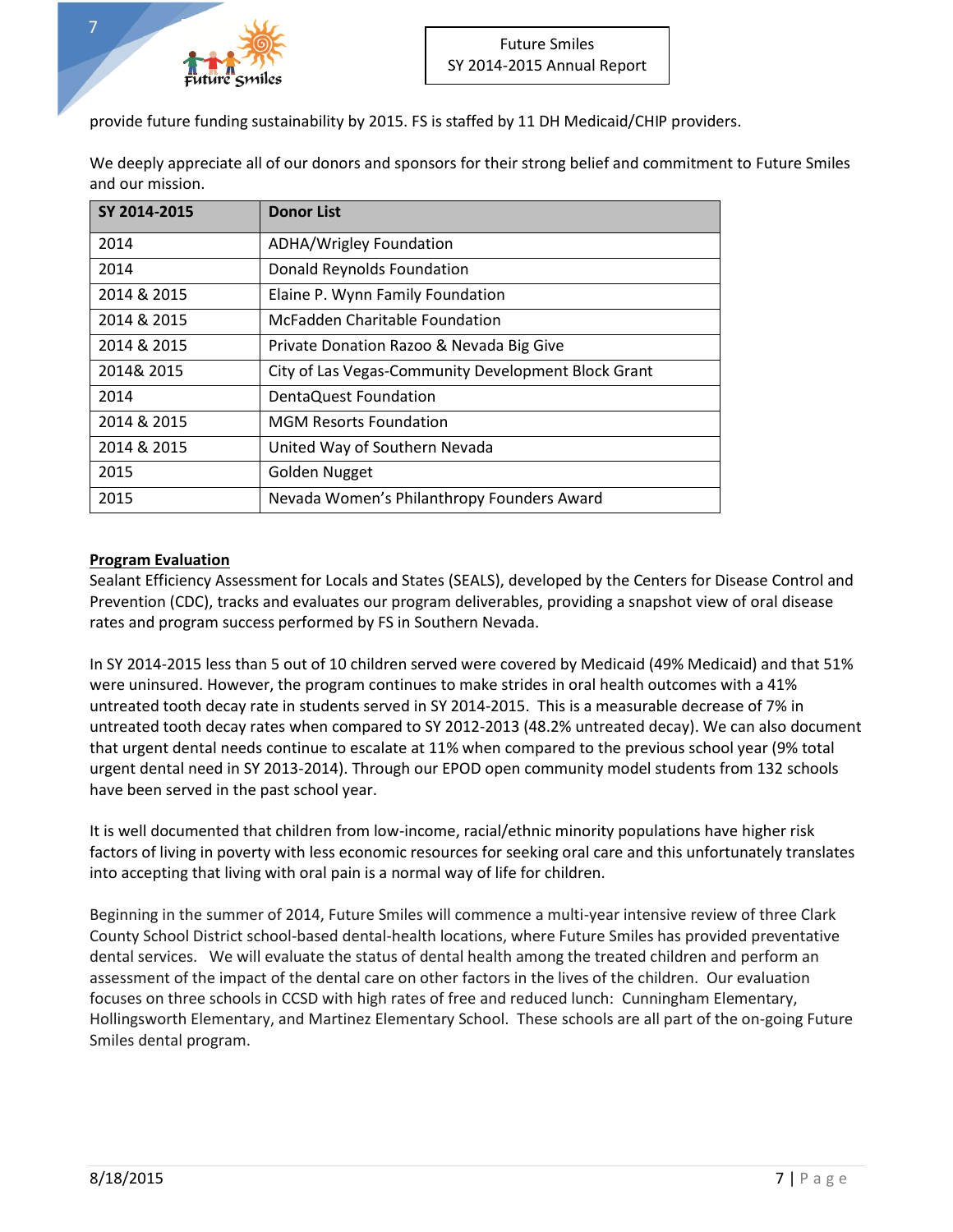



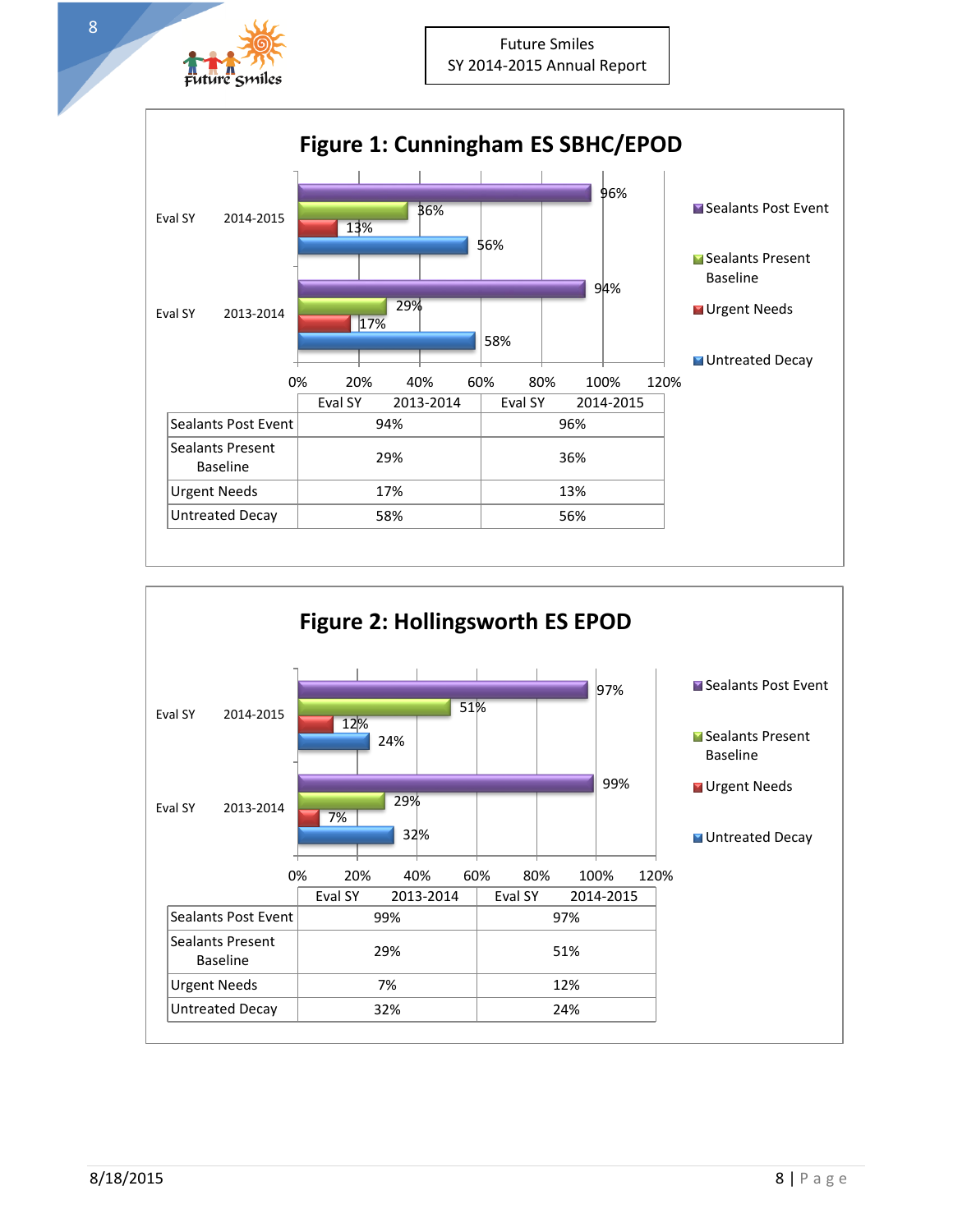





9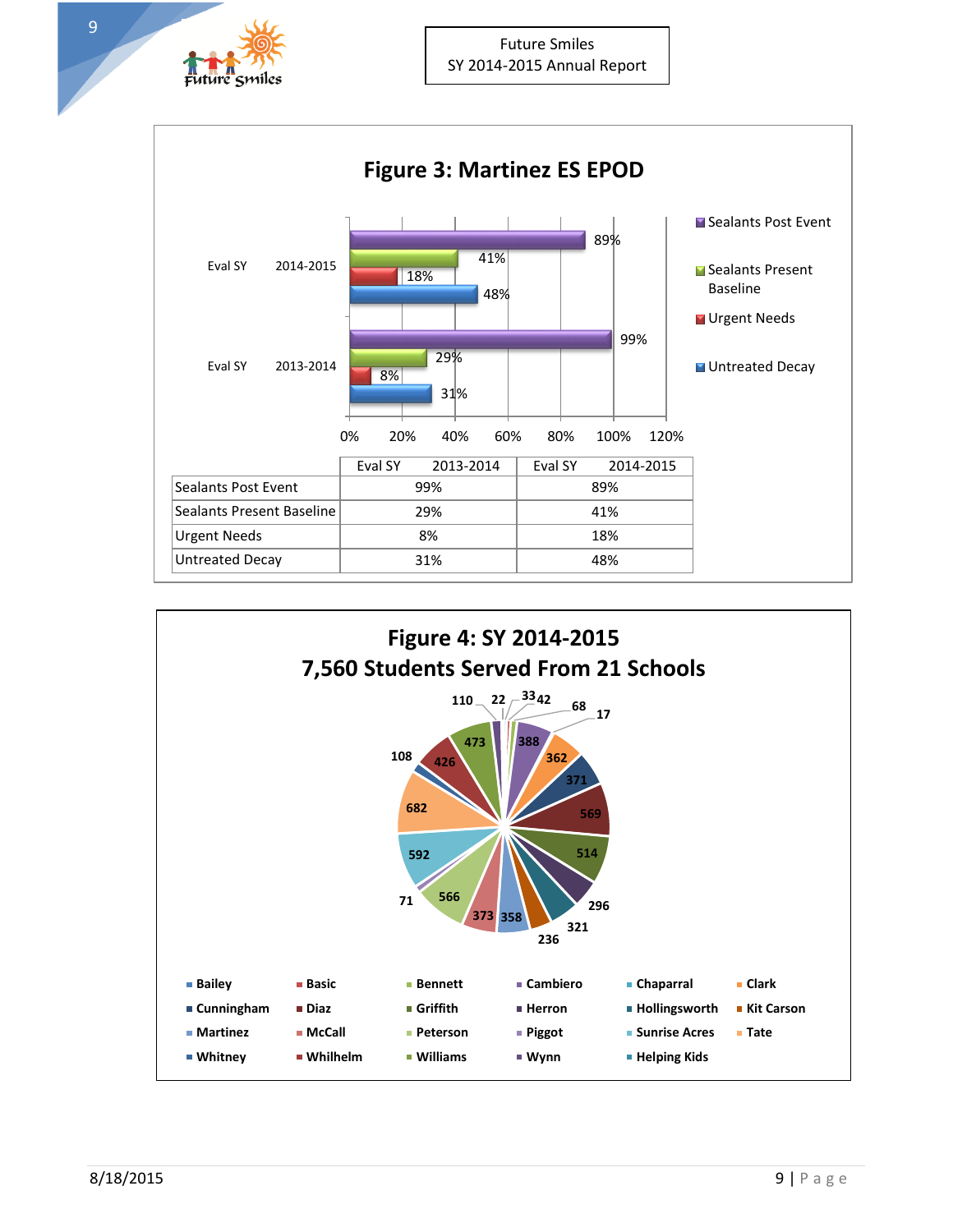



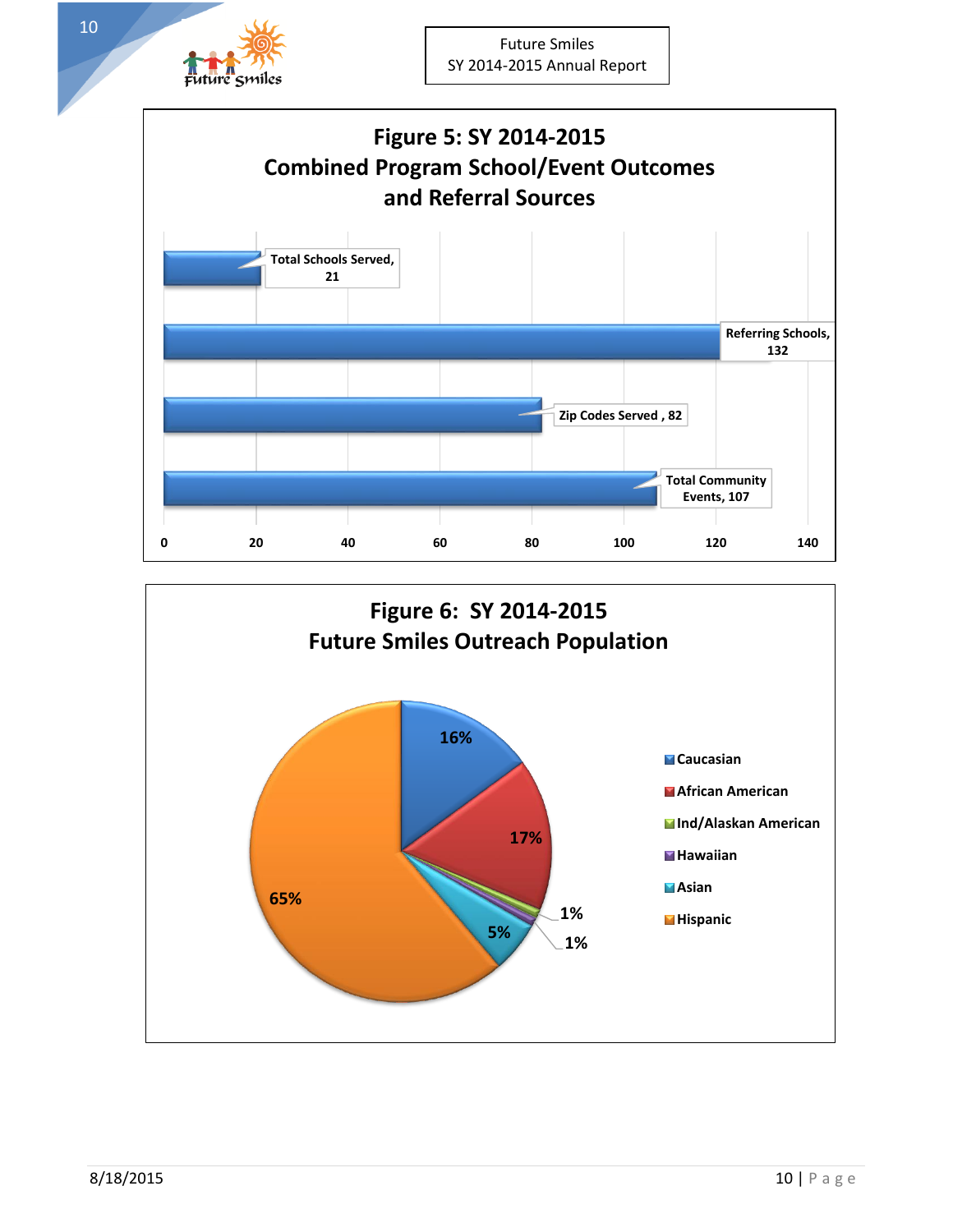

11

# **Figure 7: SY 2014-2015 School Demographics**

| SY 2014-2015                                  |                                 | <b>Future</b><br><b>Smiles</b> |                             |                                    |                                          |                                                |                                          |
|-----------------------------------------------|---------------------------------|--------------------------------|-----------------------------|------------------------------------|------------------------------------------|------------------------------------------------|------------------------------------------|
| School                                        | Student<br>Populati<br>on $(#)$ | % Free &<br>Reduced<br>Lunch   | #Free &<br>Reduced<br>Lunch | # of<br>Sealant<br><b>Students</b> | # of OHI<br>Education<br><b>Students</b> | % of<br>Sealant<br><b>Students</b><br>from OHI | Total # of<br><b>Teeth</b><br>w/Sealants |
| <b>Clark County School</b><br>District (CCSD) |                                 |                                |                             |                                    |                                          |                                                |                                          |
| <b>Bailey MS</b>                              | 1,213                           | 89%                            | 1,079                       | 31                                 | 33                                       | 94%                                            | 308                                      |
| <b>Basic HS</b>                               | 2,347                           | 51%                            | 1,196                       | 33                                 | 42                                       | 79%                                            | 294                                      |
| <b>Bennett ES</b>                             | 315                             | 76%                            | 239                         | 39                                 | 68                                       | 57%                                            | 141                                      |
| Cambiero ES                                   | 637                             | 99%                            | 630                         | Pending                            | 267                                      | Pending                                        | Pending                                  |
| Chaparral HS                                  | 2,204                           | 67%                            | 1,476                       | 15                                 | 17                                       | 88%                                            | 149                                      |
| Clark HS                                      | 3,001                           | 62%                            | 1,860                       | 191                                | 317                                      | 60%                                            | 1,529                                    |
| Cunningham ES                                 | 802                             | 77%                            | 617                         | 133                                | 320                                      | 42%                                            | 802                                      |
| Diaz ES                                       | 877                             | 93%                            | 815                         | Pending                            | 466                                      | Pending                                        | Pending                                  |
| Fay Herron ES                                 | 958                             | 90%                            | 862                         | 133                                | 256                                      | 52%                                            | 509                                      |
| Hollingsworth ES                              | 717                             | 96%                            | 566                         | 67                                 | 271                                      | 25%                                            | 244                                      |
| <b>Kit Carson ES</b>                          | 458                             | 79%                            | 361                         | 22                                 | 236                                      | 9%                                             | 95                                       |
| <b>Martinez ES</b>                            | 724                             | 100%                           | 724                         | 101                                | 195                                      | 52%                                            | 634                                      |
| McCall ES                                     | 498                             | 93%                            | 463                         | 65                                 | 373                                      | 17%                                            | 257                                      |
| Petersen ES                                   | 898                             | 100%                           | 898                         | 87                                 | 566                                      | 15%                                            | 419                                      |
| Piggott ES                                    | 588                             | 39%                            | 229                         | <b>NA</b>                          | 71                                       | <b>NA</b>                                      | <b>NA</b>                                |
| <b>Sunrise Acres ES</b>                       | 877                             | 100%                           | 877                         | 56                                 | 592                                      | 9%                                             | 187                                      |
| Tate ES                                       | 802                             | 97%                            | 777                         | 89                                 | 584                                      | 15%                                            | 386                                      |
| Whilhelm ES                                   | 668                             | 76%                            | 507                         | 60                                 | 448                                      | 13%                                            | 231                                      |
| Whitney ES                                    | 611                             | 88%                            | 537                         | 70                                 | 108                                      | 65%                                            | 285                                      |
| Williams ES                                   | 374                             | 91%                            | 340                         | 133                                | 179                                      | 74%                                            | 484                                      |
| Wynn ES                                       | 967                             | 92%                            | 889                         | $\overline{7}$                     | 13                                       | 54%                                            | 46                                       |
| Clark HS K. Saturday                          | <b>NA</b>                       | NA                             | <b>NA</b>                   | $\mathbf{1}$                       | 5                                        | 20%                                            | 14                                       |
| <b>Helping Kids Clinic</b>                    | NA                              | NA                             | NA                          | $11\,$                             | 22                                       | 50%                                            | 78                                       |
| <b>Health Fairs</b>                           | NA                              | NA                             | NA                          | NA                                 | 653                                      | NA                                             | NA                                       |
| <b>Total Schools:</b><br>21                   | 20,536                          | 86% *Ave                       | 15,942                      | 1,344                              | 6,102                                    | 46% *AVE                                       | 7,092                                    |

\*\* Free and Reduced Lunch Enrollment (FRL) and student enrollment totals are from CCSD report *Nevada Schools Count Day Enrollment for Free and Reduced Lunch* print date 1/31/2015.